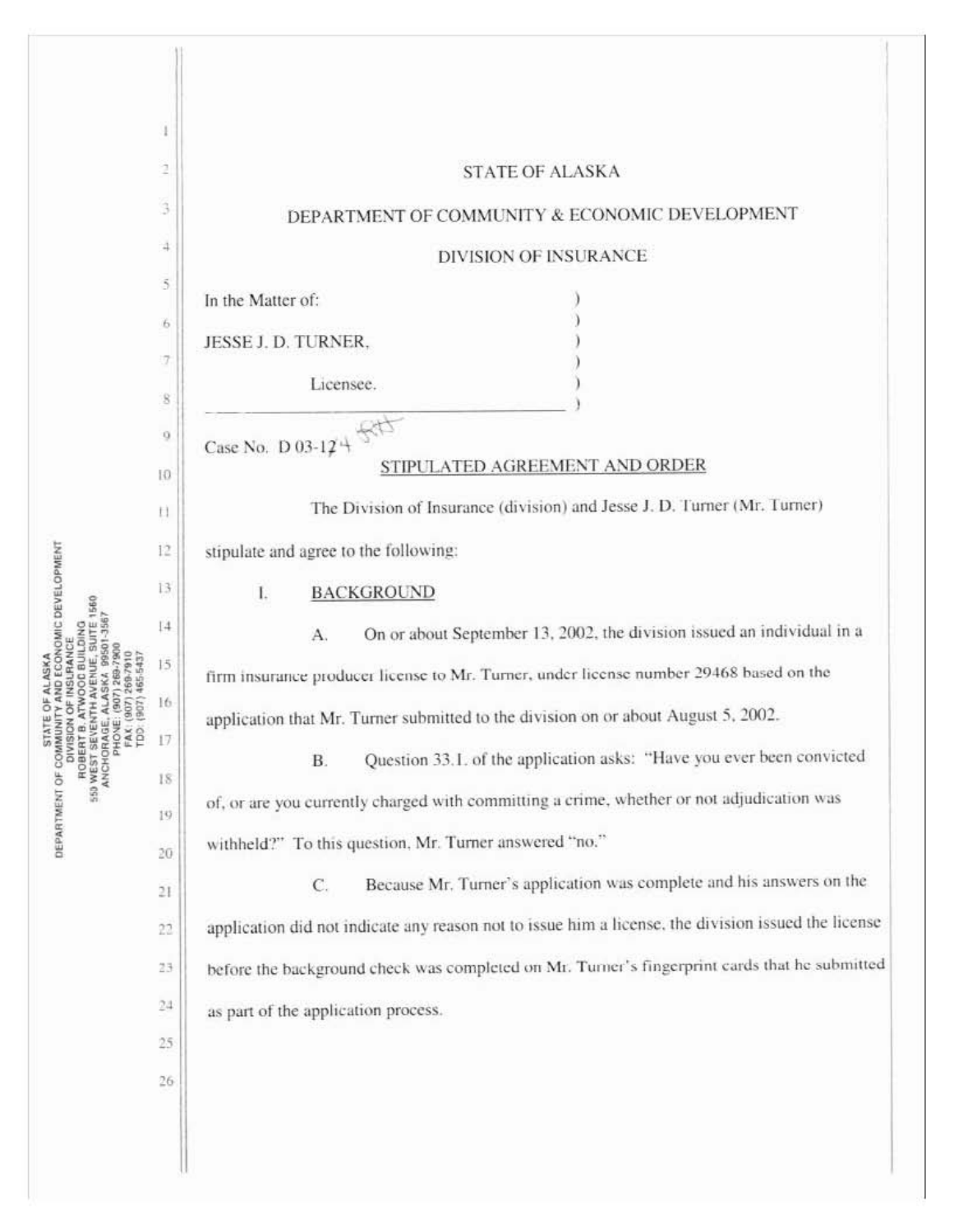In April 2003, the division received the results of Mr. Turner's D. fingerprint background check. The report revealed that Mr. Turner had been arrested and convicted of assault on March 11, 1997 and negligent driving on March 24, 1998. He also was arrested and charged with assault on January 10, 2003. Mr. Turner did not reveal the two convictions on his initial application, nor did he subsequently report the 2003 charge as required by AS  $21.27.025(a)$ .

In response to the division's requests for information, Mr. Turner Е. claimed "youthful ignorance" regarding the convictions. He also stated that he had filed approximately 10 different applications in various states and that each application was a bit different in that some asked for convictions of anything while others were felony-specific. The application he filed in Alaska is the National Association of Insurance Commissioner's Uniform Individual Application, which is accepted in over 40 states. Mr. Turner also responded that the 2003 charge had not occurred when he submitted the initial application.

> The director has fully reviewed Mr. Turner's file. E.

## **TERMS OF AGREEMENT** Н.

Pursuant to AS 21.27.420, the division will suspend Mr. Turner's 1. insurance producer license for two months. The division will notify Mr. Turner of the precise dates of his suspension after the director signs the order approving this agreement. During the period of suspension, Mr. Turner may perform duties at his firm that do not require him to be licensed, as long as the duties fall within those listed in AS 21.27.010(j).

Within six months of the date the director signs the order approving this  $\overline{2}$ agreement. Mr. Turner will successfully complete a course in professional ethics in insurance

STATE OF ALASKA<br>DEPARTMENT OF COMMUNITY AND ECONOMIC DEVELOPMENT<br>DIVISION OF INSURANCE<br>ROBERT B. ATWOOD BUILDING  $12$  $13$ 1560  $14$ ROBERT B. ATWOOD BUSINESS 15 **ALASKA** 16 **ANCHORAGE,** ä 17 18 19 20

ł

 $\overline{2}$ 

3

 $\overline{4}$ 

5

è.

Ţ.

ž

ij

10

H

21

22

23.

24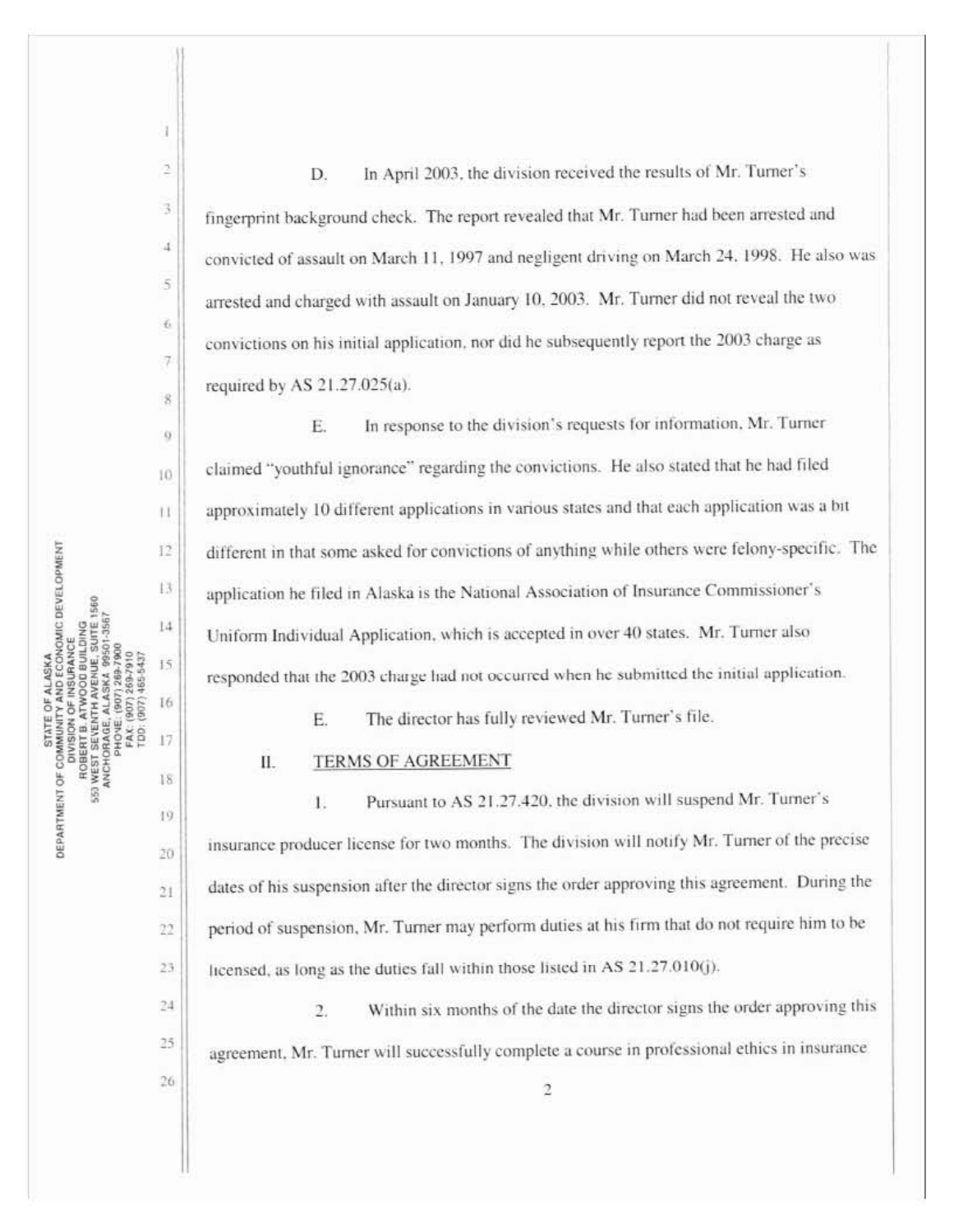ì

that has been approved in advance by the director or her designee and provide proof of that completion to the division.

Mr. Turner agrees to pay a civil penalty under AS 21.27.440(a) in the  $3.$ amount of \$500, with \$250 suspended. The unsuspended portion is due and payable no later than six months from the date the director signs the order approving this agreement.

In the event Mr. Turner violates the insurance code or applicable  $4.$ regulations during the next two years, the suspended portion of the penalty referenced in paragraph 3 will be reinstated. Mr. Turner also will be subject to any and all sanctions authorized by the insurance code including imposition of additional fines or penalties.

By signing this agreement, Mr. Turner understands and agrees that any 5. failure to comply with the terms of this agreement may be grounds to revoke, further suspend, or non-renew Alaska insurance license number 29468.

Mr. Turner understands that this agreement is not binding on the parties 6. unless and until the director signs the order approving the agreement.

DATED:  $/2/2/2$ 

**DIVISION OF INSURANCE** 

Bv:

Linda Brunette Program Coordinator

lesse J. D. Turner

3

DATED:  $11/17/63$ 

 $24$ 

25

26